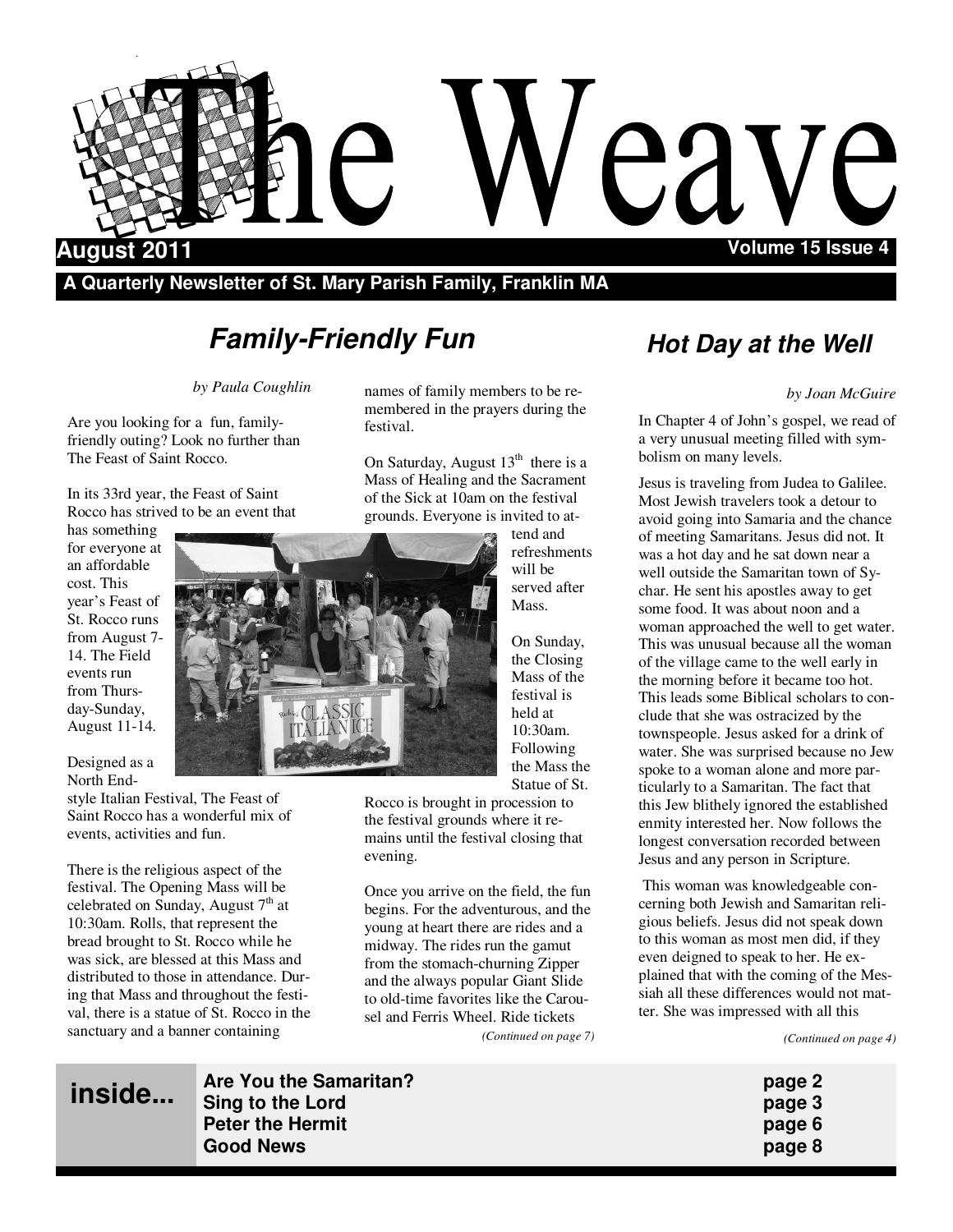## **Are You The Samaritan ?**

#### *by John M. Ristaino*

"…But a Samaritan, as he journeyed, came to where he was; and when he saw him, he had compassion, and went to him and bound up his wounds, pouring on oil and wine; then he set him on his own beast and brought him to an inn, and took care of him..."Go and do likewise." Luke 10:29-37.

It is a Bible story and lesson which Jesus taught which we are probably all familiar with, heaving heard it many times. It is also a story that when we hear it, we identify with being the Samaritan and not the others who passed by without helping. Are we? Let's take a look at this story from a different perspective by looking at our wonderful faith community of St. Mary Parish.

Last week I went to dinner with a good friend of mine who serves on the Board of Directors for a different religious organization in Massachusetts. His first question, after asking how I was doing, was to ask me how St. Mary Parish in Franklin had been so successful last year in growing the numbers of people attending Mass. I smiled and explained that God has blessed us with two wonderful priests in Father Brian and Father Frank and that together with a terrific team of parish professionals and wonderful volunteers they have built a foundation of love and welcome. One of the results is a growing number of people attending Mass.



Published quarterly (February, April, August (February, April, August and November) by Saint Mary Parish, Franklin MA

Parish Publishing

The Weave

Publisher Father Brian Manning Editor Joan McGuire Contributing Editors:

Helen Brunelle Father Frank Campo Paula Coughlin Katherine Ginnetty Allesandrina Menard Nan Rafter John Ristaino John Ristaino John Ristaino

With such growth comes the opportunity to step back and to look at St. Mary Parish in terms of the Good Samaritan parable. What does such growth create? With the increase in number of people in the pews, and in the CCD program, and in the parish, comes the increase need for volunteers. This need for more volunteers places St. Mary Parish in a role similar to that of the person who needed help in the parable. It also places us, its parishioners, in the role of those who walk the road and see the person in need of help. So, are you the Samaritan or the others who pass by?

The Samaritans in the parish are those who volunteer to assist St. Mary Parish in its mission. They are the people who teach CCD classes, sing in the choirs and lead us in song, proclaim the Readings at Mass as Lectors, serve as Eucharistic Ministers at Mass, greet people attending Mass as Greeters/Ushers, assist families in the time of a loved one's death as a Bereavement Minister, volunteer at the St. Rocco Festival, help the poor via the St. Vincent DePaul Society and a myriad of other needs/opportunities. Do you fill one or more of these roles? Are you able to fill one of these roles?

Soon summer will come to its glorious end in the annual blaze of autumnal colors. It is a time we sign up for various events, committees, teams, clubs and organizations. Our calendars fill with commitments. Are you able to help St. Mary Parish by taking on a role of volunteer in one of our areas of need? There is training and support provided with each of these opportunities and needs. Whether you can give one hour a month, or one hour a day, there is an opportunity to fit you! Your volunteer schedule can be made to fit your calendar. St. Mary Parish needs you and wants you. Will you be the Samaritan in our story?

If you are interested in serving in any capacity; please contact the Rectory. The team of professionals there can assist you by putting you in touch with the person(s) who coordinate each volunteer group.

*(Continued on page 4)* 



## **Families' Corner**

*by Katherine Ginnetty* 

Summer provides an opportunity for exploration and relaxation for the family. There are several Catholic shrines, besides the ones well-known in Holliston and Attleboro, where St. Mary parishioners might want to take a day trip as well as ones in the New England area where families might have scheduled vacation. A trip into Boston by train is a fun family outing, and going to Sunday Mass in another church or cathedral adds a sense of summer adventure and freedom from routine. Include Mass or prayer time as part of your family's vacation! Listed here are a few choices, starting with shrines right in Boston and ending with several in other New England states.

**St. Clement Eucharistic Shrine:** *Priests* 

*from the order of Oblates of the Virgin Mary staff St. Clement's Eucharistic Shrine, located near the Prudential Center. These same priests are the ones who serve at the Prudential Center itself, in the St. Francis Chapel about which so many visitors to Boston remark because of its peacefulness amidst the hubbub of the "Hub." The priests sing night prayers after dark, and you can find their other routine schedules for Mass and confession at their website, stclementshrine.org* 

**The Madonna Queen Shrine:** *East Boston is known because it is home to Logan Airport. It is also the home of the Madonna Queen Shrine at 150 Orient Avenue. The shrine was built in accordance with the wishes of the founder, Don Orione, who specified that every time a charitable work was established, a work of faith - in this case the church would be built nearby. Art appreciators will enjoy the tall tower-like statue of Mary which was created by Arrigo Minerbi, who was a Jewish refugee from the Nazis. Protected by the Don Orione Fathers in Milan, Italy during the persecution, Minerbi sculpted the statue in thanksgiving. Call the shrine for opening and sacramental times at 617 569-2100.*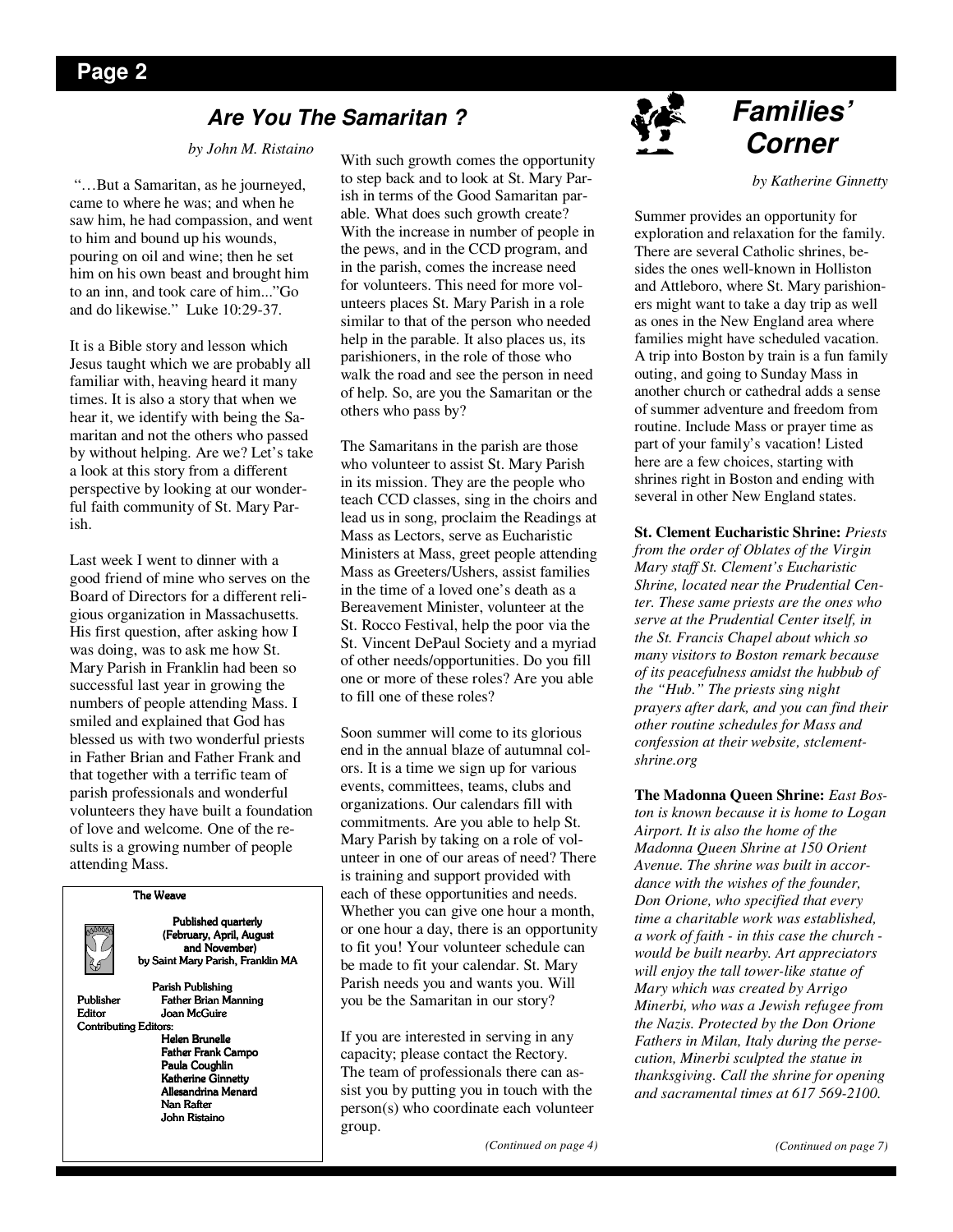### *A View from the Loft*

Have you ever noticed that when a group of people gather together for a purpose, music can unite them into one? A child has a birthday party and all sing "Happy Birthday to You" - we know that the child is special. Who can deny the stirrings of pride when we stand and sing the National Anthem at sporting events? During the Civil Rights Movement, "We Shall Overcome" united everyone to the cause of justice. Music has the ability to convey feelings that words alone fail to express.

When we come together as God's Family to worship at Mass, we are drawn to celebrate the Pascal Mystery. *"The primary role of music in the Liturgy is to help members of the gathered assembly to join themselves with the action of Christ and to give voice to the gift of faith. The role of music is to serve the needs of the Liturgy and not to dominate it, seek to entertain, or draw attention to itself or the musicians."* (USCCB-Committee on Divine Worship)

As Roman Catholics, we worship in a ritualistic fashion. The Sacrifice of the Mass is divided into two major sections: The Liturgy of the word and the Liturgy of the Eucharist. Music choices for these Liturgies are carefully and prayerfully chosen to correspond with the readings from the Lectionary and the prayers from the Roman Missal. The goal is to form reinforcement of the Holy Scriptures so that we may better understand them, and to encourage full and active participation of the assembly. To paraphrase the famous passage from Ecclesiastes 3, "To everything there is a time...a time to be joyful, a time to be sad...a time to rejoice, a time to mourn…"

During Mass, when we as a Community of Faith, join together to "sing with all the choirs of angels," God smiles upon us. From the loft, the sound of the entire congregation singing as one stirs the soul into the rapture of God's Being.

*"When in our music God is glorified and adoration leaves no room for Pride* 

*It is as though the whole creation cried 'Alleluia!' How often making music, we have found A new dimension in the world of sound As Worship moves us to a more profound Alleluia! So has the Church, in Liturgy and song, In faith and love, through centuries of wrong Borne witness to the truth in every tongue: Alleluia! And did not Jesus sing a song that night When utmost evil strove against the Light? Then let us sing for whom He won the fight - Alleluia! Let every instrument be tuned for praise! Let all rejoice who have a voice to raise! And may God give us faith to sing always Alleluia!"* 

 *-Fred Pratt Green* 

#### SOLI DEO GLORIA!

-Allesandrina D. Menard



**Opening Mass 10:30am in the upper church** 

**Saturday, August 13 Mass and Sacrament of Anointing of the Sick 10:00am on the festival grounds** 

**Sunday, August 14 Closing Mass 10:30am in the upper church followed by the Procession of the St. Rocco statue to the festival grounds** 

## **Sing to the Lord View From the Pew**

*By Joan McGuire* 

#### **Problem Children**

It is relaxing to be back in the Liturgical season of Ordinary Times. I have heard it called "A season without a reason."

During this time I don't have to focus specifically on a particular event and I feel free to mull over some of my favorite stories in the Bible and listen more quietly to what God is trying to teach me. The parable of the prodigal son is one of them.

Whether in a biological family ,a workplace, or the church family. Luke's story in chapter 15 of the dysfunctional family is played out in many ways. Each son has a distorted perception of the familial relationship. The younger son seeks recognition from his father by rebellion and the elder son seeks it through overwork, thereby proving himself indispensable to his father.

The elder son's behavior gives us more food for thought in our own lives. Obviously he is a steady, reliable, nose to the grindstone kind of person. He never let his father down and feels he has "earned" the right to recognition. The elder son resents the waste of money spent on welcoming his "good for nothing" brother home. It appears to him as a personal affront. He has been loyal and diligent in serving his father. In fact he was instrumental in acquiring the money now being lavished on this ingrate. He was never shown this kind of appreciation. The elder son in each of us is sometimes guilty of trying to manipulate God by a check list of good deeds performed as if God owes us. If we ever feel envious of the good fortune of someone who does not practice his faith as we think they ought, Elder Brother is emerging.

It is beneficial to get to know this loving Father of ours. Instead of filling every moment with the words of familiar prayers take some time to be quiet and listen. God is a gentleman and never interrupts. If we want to hear him we must be silent and give him a chance. As the father said to the elder son, "You are always with me. All I have is yours." God *(Continued on page 5)* 

## **Page 3**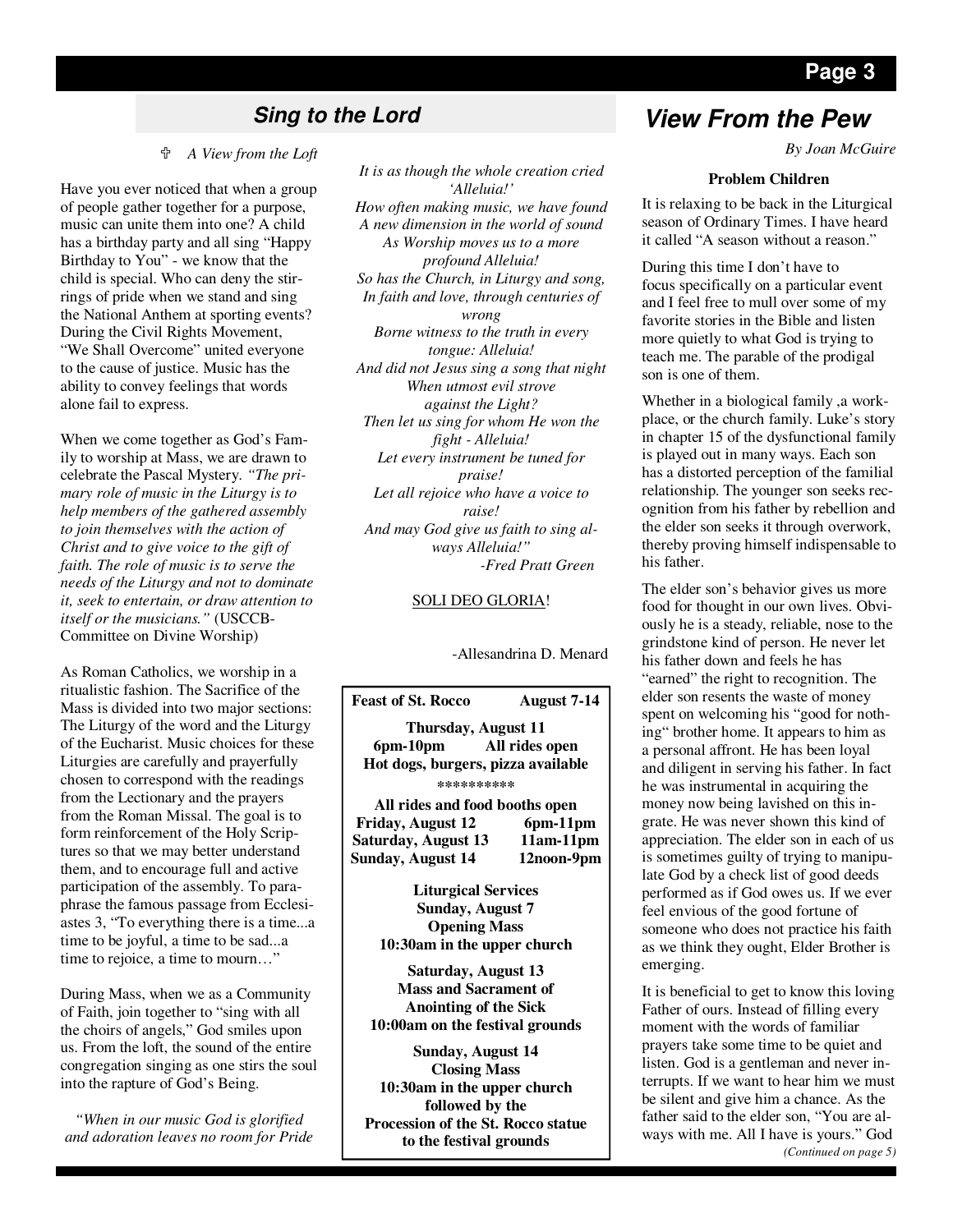## **Page 4**

## **Mark Your Parish Calendar**

**Aug. 7** St. Rocco Opening Mass, 10:30 **Aug. 8** St. Rocco Equipment set-up volunteers needed **Aug. 9** Equipment set-up **Aug. 10** Equipment set-up **Aug. 10** Mass at Forge Hill **Aug. 11** Feast of St. Rocco Rides and limited food booths open, 6-10pm **Aug. 12** Feast of St. Rocco All food booths and rides open, 6-11pm **Aug. 13** Feast of St. Rocco Healing Mass with Anointing of the Sick, 10am Rides and food booths open 11am-11pm **Aug. 14** Feast of St. Rocco Closing Mass, 10:30am Rides and food booths open Noon-9pm **Aug. 15** St. Rocco clean-up, volunteers needed **Aug. 15 Not a Holy Day of Obligation this year Aug. 21** Baptisms **Aug. 23** Mass at nursing home **Aug. 28** Baptisms **Sept. 11** Baptisms **Sept. 11** 5pm Mass resumes **Sept. 14** Mass at Forge Hill **Sept. 18** Baptisms **Sept. 24** Friends of the Poor Walk **Sept. 25** Baptisms **Sept. 27** Mass at nursing home **Oct. 2** Baptisms **Oct. 3** Confirmation rehearsals<br>**Oct. 8** Confirmation, 10am, 1pm **Oct. 8** Confirmation, 10am, 1pm **Oct. 9** Confirmation, 2pm **Oct. 12** Mass at Forge Hill **Oct. 16** Baptisms **Oct. 23** Baptisms **Oct. 25** Mass at nursing home **Oct. 30** Baptisms **Oct. 31** Vigil Mass: Feast of All Saints 4pm **Nov. 1 Feast of All Saints Masses: 7am, 9am, 7:30pm Nov. 5** Mass of Remembrance, 4pm **Nov. 6** Baptisms **Nov. 9** Mass at Forge Hill **Nov. 13** Baptisms **Nov. 20** Baptisms **Nov. 22** Mass at nursing home **Nov. 24 Thanksgiving Day Mass at 8am** 



## **...the Samaritan**

#### *(Continued from page 2)*

We are a growing parish which is tremendously joyous news! We have a great team of priests, parish professionals and volunteers who help create and build our church family. Please consider volunteering and helping out. St. Mary Parish needs modern day Samaritans to help us on our journey in faith. Thank you to all the Samaritans who currently volunteer! Will you join them in the work of the Church or will you pass by?

> **Feast of St. Rocco August 7-14**

**August 7 Opening Mass 10:30 in the church** 

**Thursday, August 11 6pm-10pm All rides open Limited food booths open** 

**Friday, August 12 6pm-11pm All rides and food booths open Entertainment on the bandstand by The Reminisants** 

**Saturday, August 13 10am Anointing Mass and Sacrament of the Sick on the festival grounds** 

**11am-11pm All rides and food booths open Entertainment on the bandstand DJ Giacomo in the afternoon Itamia in the evening** 

**Sunday, August 14 Closing Mass of St. Rocco 10:30am in the church Followed by procession with the statue to the festival grounds** 

**12noon-9pm All rides and booths open Entertainment on the bandstand DJ Bobby Costello during the day Jerry Secco in the evening Raffle drawing at 8:30pm**

## **...Hot Day**

#### *(Continued from page 1)*

knowledge, and as a child of Abraham she honored him by calling him a prophet. He told her he was the awaited Messiah. In her haste she left her jug of water behind as she ran to tell the townspeople that she had seen the Messiah and she shared with them all that he had told her.

Each time I read the story some new symbolism strikes me. Although she is shunned by the townspeople she was generous enough to share the good tidings with them. Just as many apostles and disciples left everything behind to spread the word, she left her water jug behind in her haste to spread the "good news." After the Resurrection, Jesus commanded his followers to spread the message. This Samaritan woman was instinctively impelled to do the same thing. She saw what she had to do and did it.

The fact that she was not identified by name makes her an "every man" or in this case an "every woman." She is the symbol of the relationship that Jesus wants to have with us. If we are open to him we will enjoy the intimacy that she had with him, in spite of all the legalistic obstacles she faced. She was a woman with no legal identity and was the possession of her nearest male relative. She was also a Samaritan, hated and scorned by the "chosen people." She is the classic sign that no one is excluded from the "Community of Christ."

#### **Feast of St. Rocco August 7-14**

**Thursday, August 11 6pm-10pm All rides open Hot dogs, burgers, pizza available \*\*\*\*\*\*\*\*\*\*** 

**All rides and food booths open Friday, August 12 Saturday, August 13 11am-11pm Sunday, August 14 12noon-9pm \*\*\*\*\*\*\*\*\*\*** 

> **Bracelet Days Ride all rides for \$18 Thursday - 6-10pm Saturday 11am - 3pm Sunday 12noon - 4pm**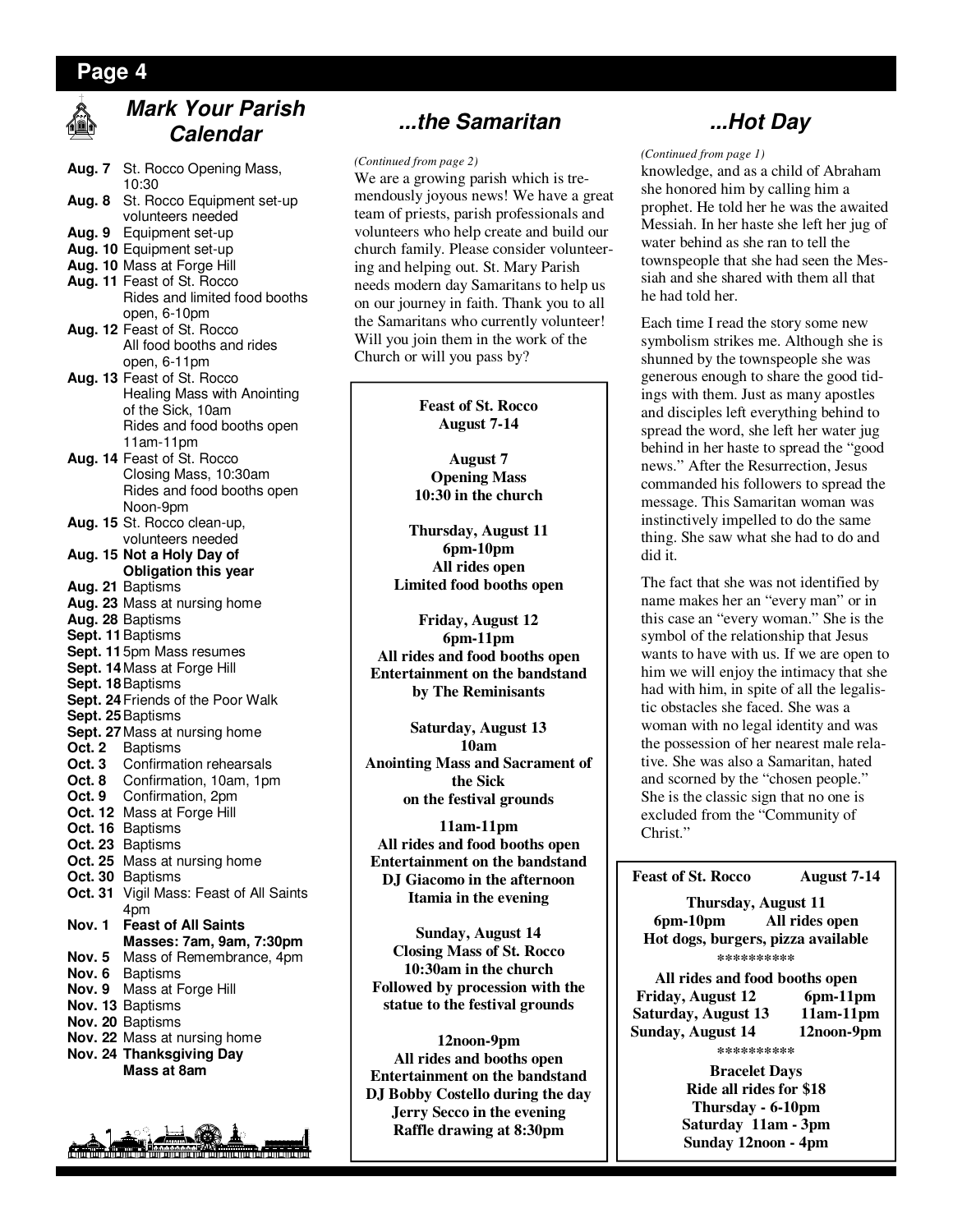

## **Purposeful Parenting**

#### *By Nan Rafter, Parish Nurse*

Did you know that July is recognized as *Purposeful Parenting* month?

Since becoming a grandmother, I have become very aware of how influential adults can be with children. Our granddaughter Evyn, who is 20 months old going on 6, repeats every word that is said. Our whole family was made aware of this during our father's day cookout at our beach house when the ice cream truck went by and Evyn yelled out "Jesus." Naturally our family was surprised and puzzled by this outburst but laughed when our son confessed that earlier when the church bells were ringing he told Evyn that it was Jesus' house. So now when she hears bells, she calls out for Jesus. Children don't forget!

We read in Proverbs, "Train a child in the way he should go and when he is old he will not turn from it." (22:6) This passage emphasizes our responsibility to our children as well as God's promise for our children. Children desperately need us as parents to offer them positive and healthy examples in the way we encourage, teach and lead them. WE have a responsibility to direct our children to the teachings that Jesus taught us and reflect these teachings in our daily

#### actions.

As we enter into the slower pace of summer, why not take some time and reflect upon the ways in which you parent and instruct your children:

Do you foster individual and family values?

Do you encourage trust among the family?

Do you respect each other, the family, co-workers, classmates, neighbors and elders?

Do you have a strong sense of family in traditions and rituals?

Does your family communicate and listen to each other?

Does your family share in mealtimes and conversation?

Do you teach the difference between right and wrong?

Do you respect each other's privacy? Does your family share leisure time together and offer service to others? Do you laugh often and play as a family?

Does the discipline that I give my child reflect my relationship with Jesus?

I would like to share with you a blessing for parents taken from The Book of Blessings:

*Heavenly Father giver of all good gifts, look with love and mercy on the parents* 

## *PARISH COMMUNICATION*

This parish is very large and active. It is important for us to be able to give you accurate information and for you to be able to contact us as needed. If you wish to contact anyone at the rectory we can be reached by phone, 508-528-0020; Fax, 508-528-1641; or email. Here are email addresses for the clergy, Religious Education and rectory staff:

Father Brian Manning: bmanning@stmarysfranklin.org Father Frank Campo: fcampo@stmarysfranklin.org

Karen Ackles:director\_grades\_1-6@stmarysfranklin.org

Jayne Malonson: director\_grades\_7-10@stmarysfranklin.org

Religious Education Office: religious.ed@stmarysfranklin.org

Paula Coughlin: parishpublishing@stmarysfranklin.org

Claire Perry: cperry@stmarysfranklin.org.

Paulette Thomas: pthomas@stmarysfranklin.org

Nan Rafter: nrafter@stmarysfranklin.org

 If your parish group or organization would like to place a notice in the bulletin, we must receive it **in writing** by 5pm Sunday afternoon for the following weekend. Information can also be submitted for inclusion on the parish website at any time. Bulletin or website information can be emailed to parishpublishing@stmarysfranklin.org

**If your organization is planning to use any parish facilities,** such as the church, church hall or new meeting rooms or school, for your meetings, events, etc. it is **necessary** that you call and reserve the time and place that you want. This is the **only** way that you can be assured of having your activity at the desired location.

**CHECK OUT OUR PARISH WEBSITE:** www.stmarysfranklin.org. There is a wealth of information available there.

*in our parish.* 

*Bless their lives and help them to reflect Christ's love for us.* 

*Fill them with your love and let them bring your light into our community. Guide them as they raise their families. Bless their children as they grow in wisdom, age and grace.* 

*Loving Father, give your Spirit to each family in our parish and help us to follow your Son. Amen* 



*by Helen Brunelle* 

Lace up your walking shoes and become part of the 2011 **Friends of the Poor Walk**. This is a national fundraising effort, organized nationally and locally by the Society of Saint Vincent de Paul. St. Mary's SVdP Society is in the process of organizing a local walk on September 24. Participants collect pledges to let our neighbors in need know that they have a friend. 100% of the money collected will be used to help those who look to St. Mary's for help. Let us offer the gift of our time, step by step. Your participation will make **The Walk** a success!

Please join us for a pleasant September walk. No registration fee! T-shirts available! Rain or shine! The parish Web site at www.stmarysfranklin.org and the bulletin have all the details.

# ${\color{blue}\textbf{#}}{\color{blue}\textbf{#}}{\color{blue}\textbf{#}}{\color{blue}\textbf{#}}{\color{blue}\textbf{#}}{\color{blue}\textbf{#}}{\color{blue}\textbf{#}}{\color{blue}\textbf{#}}{\color{blue}\textbf{#}}{\color{blue}\textbf{#}}{\color{blue}\textbf{#}}{\color{blue}\textbf{#}}{\color{blue}\textbf{#}}{\color{blue}\textbf{#}}{\color{blue}\textbf{#}}{\color{blue}\textbf{#}}{\color{blue}\textbf{#}}{\color{blue}\textbf{#}}{\color{blue}\textbf{#}}{\color{blue}\textbf{#}}{\color{blue}\textbf{#}}{\color{blue}\textbf{#}}$ **...View from the Pew**

*(Continued from page 3)* 

is always seeking a closer relationship. He is not looking for perfection but only asking for our freely given love. Instead of performing a daily list of good activities to "EARN" God's love, turn to him and gratefully accept the abundance that He is constantly offering us.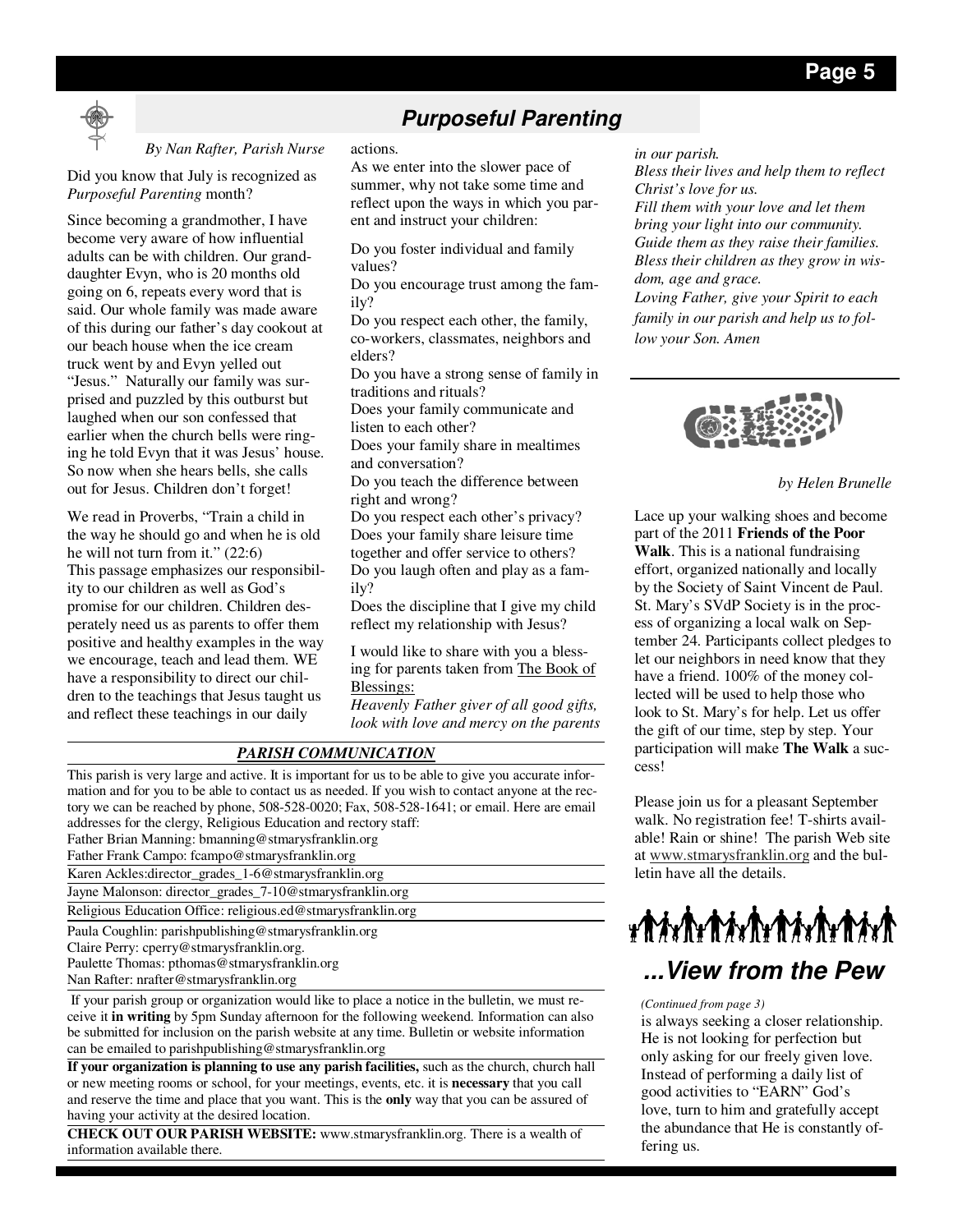#### *by Father Frank Campo*

St Mary's Parish is blessed to have the Blessed Mother of God as its patroness. There are images of secondary patrons also in and about the church: those, in the upper church, who watch over parishioners from stained glass windows, as do the four evangelists who appear on each column. There are others in the lower church, as well as in the new adjacent Sacred Heart Parish Hall. We see them engraved up high on the front of the Church facing the Town Common where they make their presence known to all of Franklin, highlighted by one of Christ Himself to the left - to whom all patrons and patronesses are secondary - and the Blessed Mother, parallel to Him, to the right. A certain radiance shines from within and without the church.

St. Mary is not wanting of patrons. Just to the left of the front of the Church is the Shrine of St. Therese of Lisieux, the

**Entertainment at The Feast of Saint Rocco** 

**Friday, August 13**  Kizzy the Clown 6-11pm on the bandstand The Reminisants

#### **Saturday, August 14**

1:30-4:30pm DJ on the bandstand Kizzy the Clown 6-11pm on the bandstand Itamia

#### **Sunday, August 15**

12-5pm on the bandstand Bob Costello DJ 1:30-2:00pm Blueberry Pie Eating Contest 5-9pm on the bandstand Jerry Seeco Band Kizzy the Clown 8:30pm Raffle drawing

## **Peter the Hermit**

**"Little Flower**," whom some passers-by confuse with the Blessed Mother herself. Just around the corner to the side of the rectory is a statue of St. Francis of Assisi. And there are more. In particular there is one within the field off Pleasant Street, donated by the Verra family in 1959. As all of Franklin knows - and towns and cities far beyond Franklin know - it is that of St. Rocco, the subject of the annual 4-day feast in August, which includes a Mass of Healing inviting the intercession of St. Rocco, as Patron of the Sick.

These patrons form the lovely **"cloud of witnesses"** from on high, the **"communion of saints,"** which is one of the glories of our Roman Catholic Church. They are too vast a number to be represented by way of images in any church, any cathedral, any basilica, even St. Peter's in Rome. Also, there are relatively unknown saints, who magnify the communion of saints.

Peter the Hermit is one such saint who gives a certain radiance to the county of Molise in Italy, a part of the over-all Abruzzi region of Italy where a good number of St. Mary parishioners trace their roots. His birthplace is thought to be in the town of Isernia or Saint'Angelo in Grotte. He was a Benedictine monk living as a hermit in the Abruzzi Mountains, who had healing powers and worked miracles, like St. Rocco. Yet Peter the Hermit drew the attention of Rome itself, as well as King Charles II who was Kingdom of Naples-Sicily which, at the time, included Abruzzi/ Molise. There was division and discord in the Church in those times. The Holy See had been vacant for three years in 1291. The cardinals were desperate. The king was desperate. Unity was greatly needed.

The humble monk was persuaded to come out of his cell and become Pope, taking the name of Celestine V (**"the heavenly one**"). It was said he first had to be all but dragged out of his humble abode, sometimes a cave, sometimes a tiny room called a cell in an Abruzzi monastery. His one request was a small wooden cell to be built for him to live in when he accepted the papacy. He was anointed and crowned at L'Aquila on August 29, 1294. It quickly became obvious that Pope Celestine V had no talent for governing the Church. At the mercy of those who had such talents and who sought to manipulate him, the hermit/pope longed only for a return to his solitude. He was thinking of abdicating. No pope had done so before. None has done so since. Four months later, in a public ceremony, he solemnly took off his papal garments, replacing them less solemnly with the habit of the monk, a simple, grey, woolen garment. A pope had been lost, but a saint had been made.

He fled to his Abruzzi-Homelands, but was not left alone due to further intrigue. Nevertheless, he was canonized in 1313 as St. Celestine V. **A Sabine Journey** written by the late British author, Anthony Rhodes, is excellent summer reading for those who would like to read more about Peter the Hermit and Abruzzi-Molise, which Rhodes considered the most Catholic region in all of Italy. There is also a play "**L'avventura di un povero Cristiano** "by Ignazio Silone which throws further light on this remarkable monk/hermit/ pope/saint.

Under the radiance of our primary patroness, the Blessed Mother, St Mary Parish can pray for the intercession of Peter the Hermit/St Celestine V who has such close ties to the Franklin commubnity, making him, along with St. Rocco and all of our particular members in the **"clouds of witnesses,"** a secondary patron for the parishioners of St Mary, for all who seek his intercession.

 ${\color{blue}\textbf{#}}{\color{blue}\textbf{#}}{\color{blue}\textbf{#}}{\color{blue}\textbf{#}}{\color{blue}\textbf{#}}{\color{blue}\textbf{#}}{\color{blue}\textbf{#}}{\color{blue}\textbf{#}}{\color{blue}\textbf{#}}{\color{blue}\textbf{#}}{\color{blue}\textbf{#}}{\color{blue}\textbf{#}}{\color{blue}\textbf{#}}{\color{blue}\textbf{#}}{\color{blue}\textbf{#}}{\color{blue}\textbf{#}}{\color{blue}\textbf{#}}{\color{blue}\textbf{#}}{\color{blue}\textbf{#}}{\color{blue}\textbf{#}}{\color{blue}\textbf{#}}{\color{blue}\textbf{#}}$ **Anointing Mass** 

The Saint Rocco Anointing Mass with Sacrament of the Sick will be held on Saturday, August  $13<sup>th</sup>$  at 10am under the tent on the festival grounds. All are invited to attend. Refreshments will be served after Mass.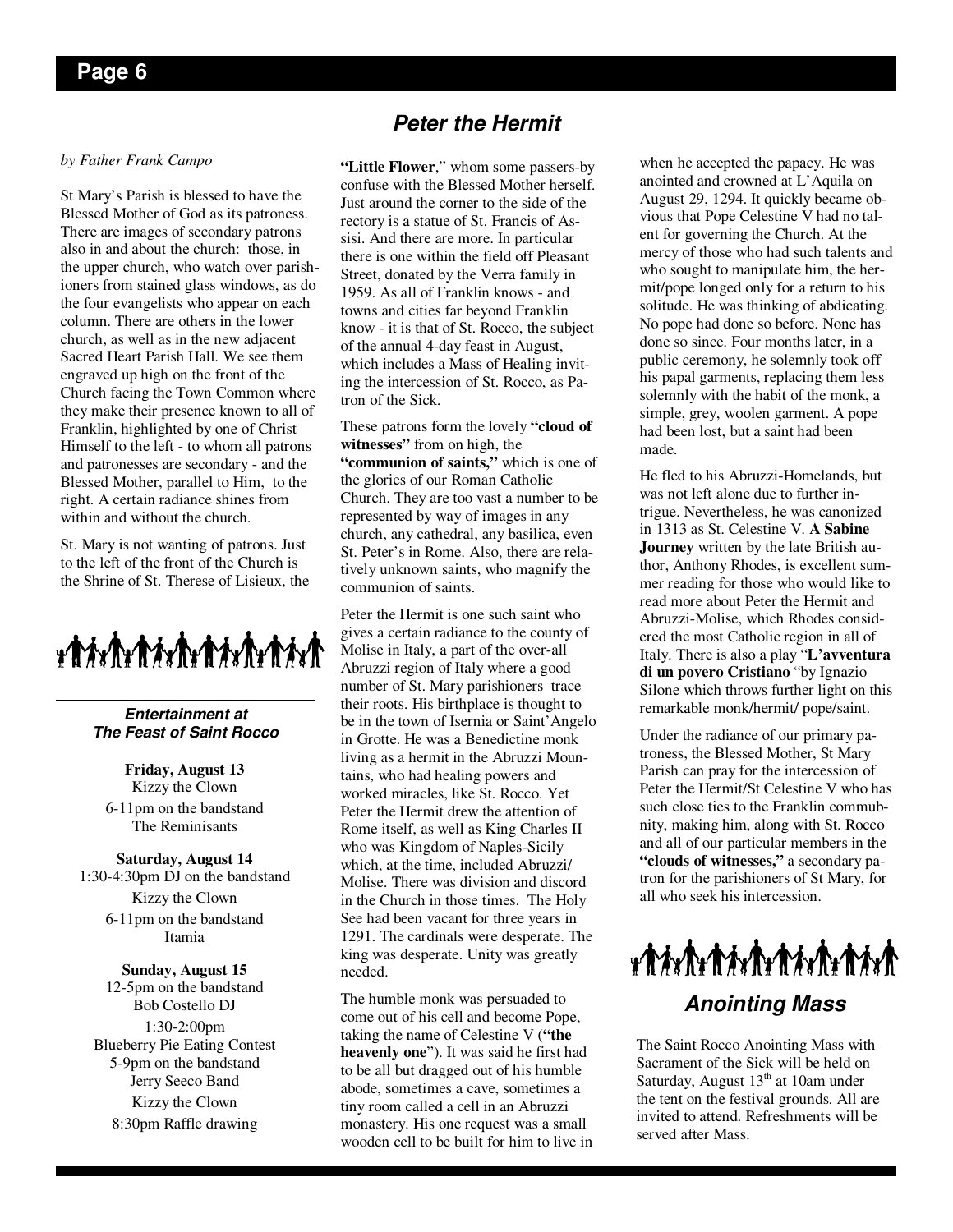## **...Family-Friendly Fun**

#### *(Continued from page 1)*

can be purchased in packets of 20, 30 and 55, or individually. On three days ride bracelets are available, allowing you to ride all the rides for a 4-hour period for \$18. The bracelet days are: Thursday , 6-10pm; Saturday, 11-3pm; Sunday, 12-4pm.

There is free entertainment on the bandstand throughout the festival. Bring your own chair or sit in one of our dining tents and enjoy the shows. Friday night the Reminisants are playing. Saturday night brings Itamia to the bandstand and on Sunday night you can listen to the music of the Jerry Seeco band.

For the kids we have Kizzy the Clown walking around, making balloon creations for everyone. We are also hoping to have an animal show on either Saturday or Sunday afternoon. Check the bulletin for details. During Saturday and Sunday afternoon there is a DJ providing music and entertainment.

#### *(Continued from page 2)*

**Our Lady of Loreto Shrine:** *In Worcester is a model of Holy House in Loreto, Italy. Tiny in space, 12 people can fit in its brick building at one time. Call the shrine at 508-753-5001 to find out when it is open; daily Mass is celebrated next door at Our Lady of Loreto Church, 33 Massasoit Road.* 

#### **National Shrine of Divine Mercy:** *Many*

*people go to Stockbridge for its "Americana" landscape, the homes of American artists, and because they know it from the lyrics sung by James Taylor. Stockbridge is also home of the National Shrine of Divine Mercy, staffed by the priests and brothers of the Congregation of Marians of the Most Blessed Virgin Mary. The Shrine was built after the Second World War and hosts an image of the Divine Mercy and a gift shop for religious articles. Many pilgrims visit the shrine on Divine Mercy Sunday, but it is open year-round. See the website for specific hours and events at marian.org/ shrine.* 

The food booths are always popular places. On Thursday night there are limited food available, pizza and hot dogs and hamburgers.

All the food booths open Friday night at 6pm and remain open for the rest of the festival.

This year in an effort to keep it affordable for families young and old the Festival is holding all food prices to last year's rates. We hope this will enable families to come and enjoy themselves.

Most food items are available for under \$5.00, everything from beverages to pizza slices, manicotti, burgers and fries, hot dogs, corn on the cob, onion rings, clam chowder, calzones, various appetizers and stuffed quahogs.

For dessert we have everything from fried dough and fried cheesecake

## **...Family Corner**

**Shrine of the Little Flower:** *"Little Rhody" is practically next door to Franklin, and there is a shrine to one of our parish's favorite saints, the Little Flower, in Nasonville. This shrine, dedicated in 1923, was one of the original shrines to St. Theresa in America and bears her title "of the Child Jesus and the Holy Face." Beside the shrine is a grotto decorated with pious sculpture as well as an outdoor walk of the stations of the cross. For a schedule of outdoor Masses and other events happening on the feast day, August 21st of this year, see www.sainttheresashrine.com* 

**The Shrine to Our Lady of Lourdes:**  *Not too much further to the south is Litchfield, Connecticut, home to county-style B&Bs and open fields. Also nestled in Litchfield is a replica of the Lourdes grotto in France, which some of our parishioners visited on a pilgrimage in 2003. An unusual feature of this shrine is its stations of the cross,* 

sticks to Belgian waffles, and of course all kinds of Italian pastries. Each of them is available for under \$5.

Many of the more expensive (but still under \$10) items are perfectly sized for kid-sharing, including whole pizzas, subs, and the Rocco Dinner (chicken fingers or buffalo wings, corn on the cob and French fries or onion rings) and the Poco Platter (chicken fingers or buffalo wings, toasted ravioli and mozzarella sticks).

New this year is a Blueberry Pie Eating Contest. The contest will be held on Sunday afternoon from 1:30-2 and will accept 35-40 contestants. Preregistration is required. See the bulletin or call the rectory for registration information.

As you can see, we have something for everyone. Bring your family and your lawn chair and come enjoy the fun, food and entertainment at the Feast of Saint Rocco.

*as visitors are invited to participate with Christ in his walk to Golgotha. Also on the grounds are smaller shrines to a variety of saints including St. Louis de Monfort. For information, call the shrine at 860-567-1041.* 

**St. Anne's Shrine:**. *In our northern neighbor, Vermont, on the shores of Lake Champlain, is St. Anne's Shrine on Isle La Motte. Reputed as the site of the first Mass said in Vermont, the shrine is staffed by the Edmundite Missionaries. Unique to this shrine is the "pilgrims' camping area" where visitors may stay overnight. Make your reservation by calling 802-928-3362.* 

**Shrine of Our Lady of Grace:** *The Shrine of Our Lady of Grade is the setting for the annual Blessing of the Bikes (motorcycles) on the weekend after Father's Day. In addition to this longweekend celebration, the shrine is also open year round on route three, in Colebrook, New Hampshire. For information, call 603-237-5511.*